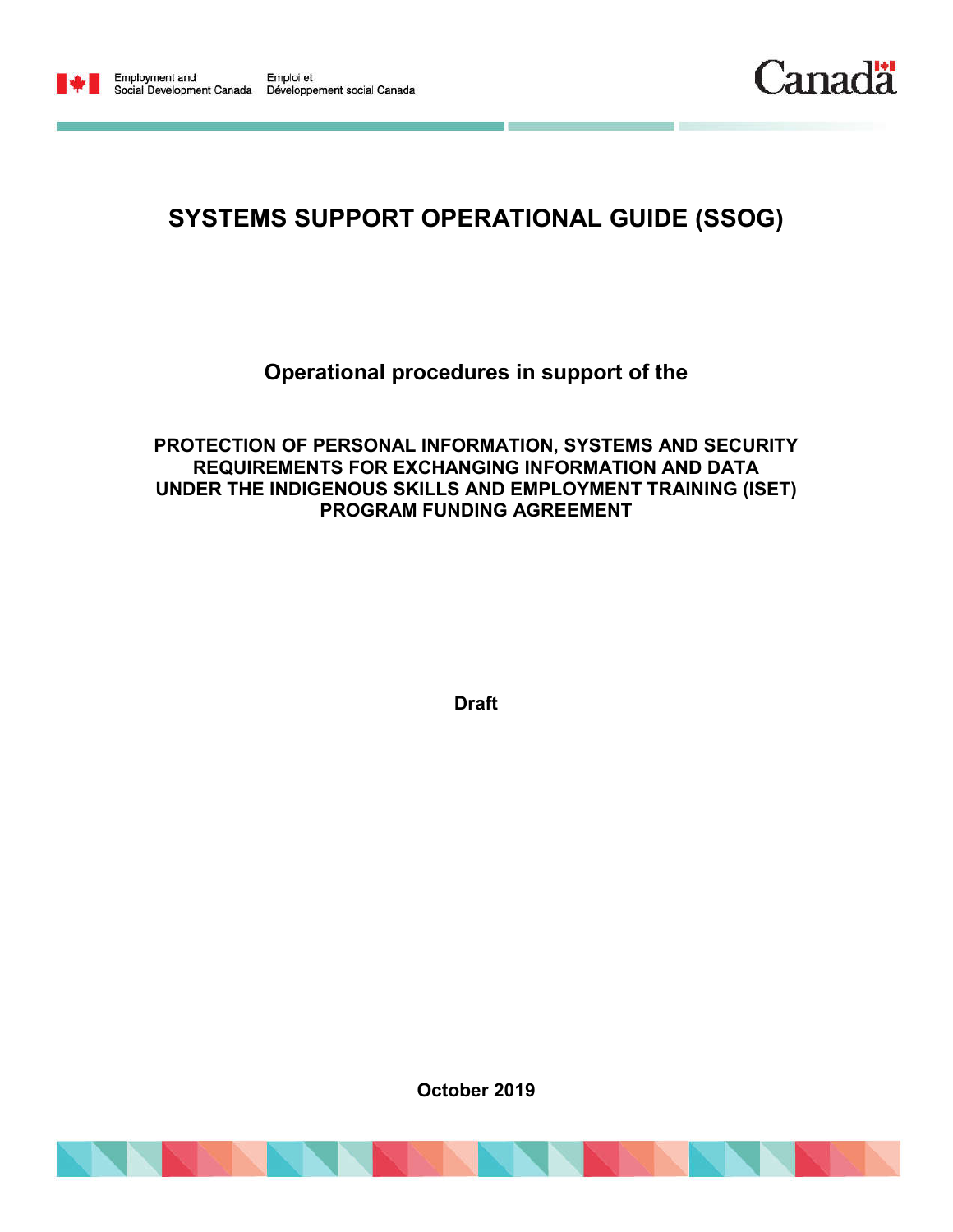# **TABLE OF CONTENTS**

| 3.0 SECURITY REQUIREMENTS AND SYSTEMS ACCESS MANAGEMENT 6        |  |
|------------------------------------------------------------------|--|
|                                                                  |  |
|                                                                  |  |
|                                                                  |  |
|                                                                  |  |
|                                                                  |  |
|                                                                  |  |
| 4.3.1 Accessing the Secure Canada Network via AppGate (Radius) 9 |  |
| 4.3.2 EIBIS/LMDA Access - Employment Insurance Verification  9   |  |
|                                                                  |  |
|                                                                  |  |
|                                                                  |  |
|                                                                  |  |
|                                                                  |  |
|                                                                  |  |
| 6.0 CHANGE MANAGEMENT AND NOTIFICATION PROCESS  14               |  |
|                                                                  |  |
|                                                                  |  |

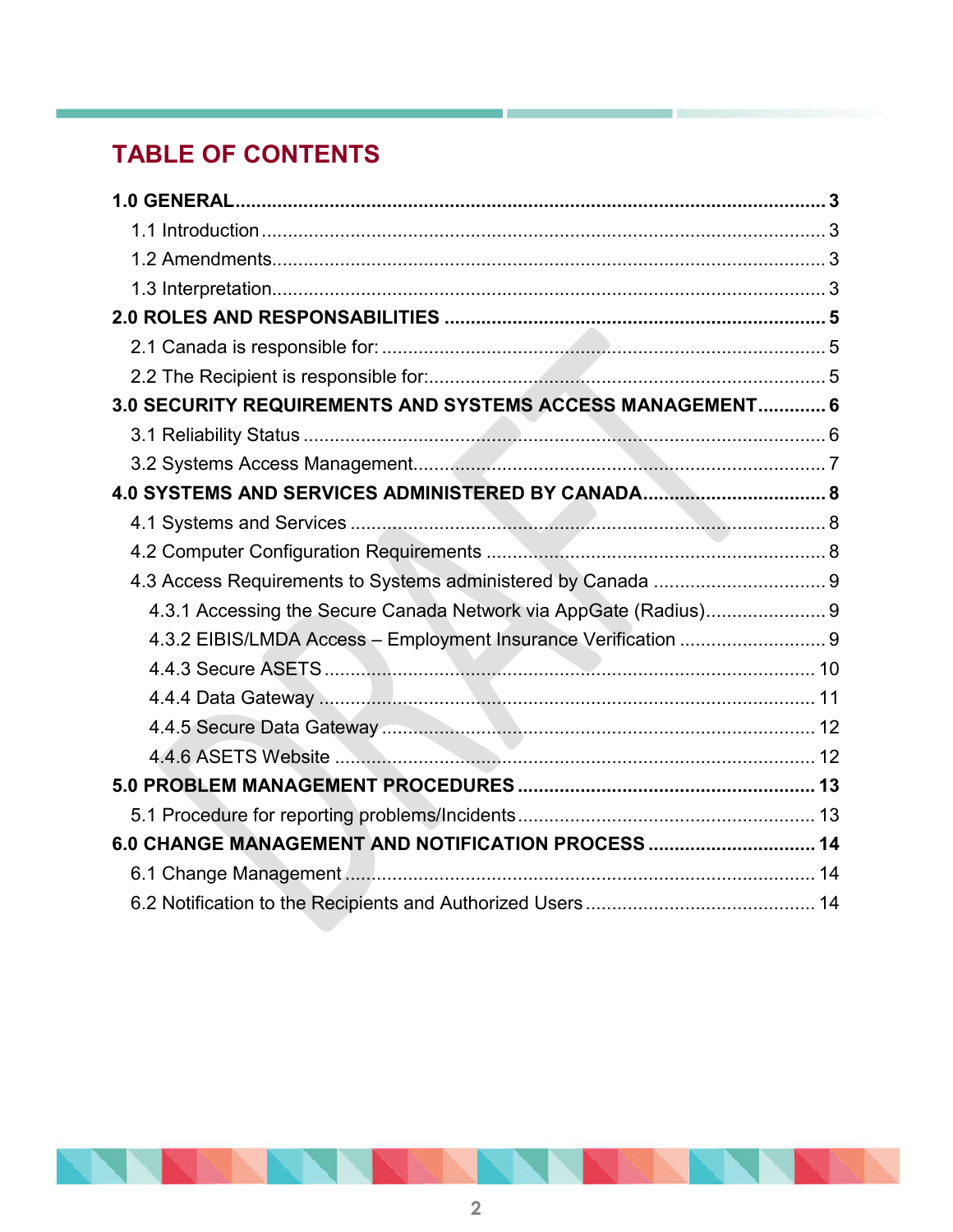## **1.0 GENERAL**

## **1.1 Introduction**

The Systems Support Operational Guide (SSOG) is a supporting document to the Indigenous Skills and Employment Training (ISET) Program funding agreement, Part 4 – Service Standards and Data Collection, Articles 26 to 30.

While the agreement reflects the service level standards for use of systems and services administered by Canada, it is important to describe the process details, forms, and protocols required for the Recipients to use. This practice will allow for the updating of procedures when they change, without having to formally amend the funding agreement.

## **1.2 Amendments**

Canada may amend the SSOG from time to time to address operational and security requirements and Canada will provide notice to the Recipient when any change or amendment has been made to the SSOG. Any changes or amendments made to the SSOG shall apply to the ISET Program funding agreement upon the issuance of notice of the changes or amendments by Canada to the Recipient.

## **1.3 Interpretation**

"**Authorized User**" ("**AU**") means employees, contractors and agents of the Recipient, or employees, contractors and agents of a Sub-Agreement, who have been granted access to the Systems and Services Administered by Canada identified in section 4 of this Systems Support Operations Guide.

**"Canada's Access Coordinators**" means Service Canada's Regional coordinator(s) authorized to submit and manage access requests for the Systems and Services Administered by Canada.

"**Identity Management Credentials** ("**IMC**")" refers to the technological tools, including but not limited to keys, eGrids or software, and any combination of user codes and passwords associated with the required registration and authentication to the Systems and Services Administered by Canada.

"**New user**" refers to an individual that is a proposed Authorized User of the Systems and Services Administered by Canada but has not been yet allocated the required IMC in order to establish a connection to Canada environment;

"**Premiums Paid Eligible (PPE)**" refers to an unemployed person who paid Employment Insurance premiums in at least 5 of the last 10 calendar years that did not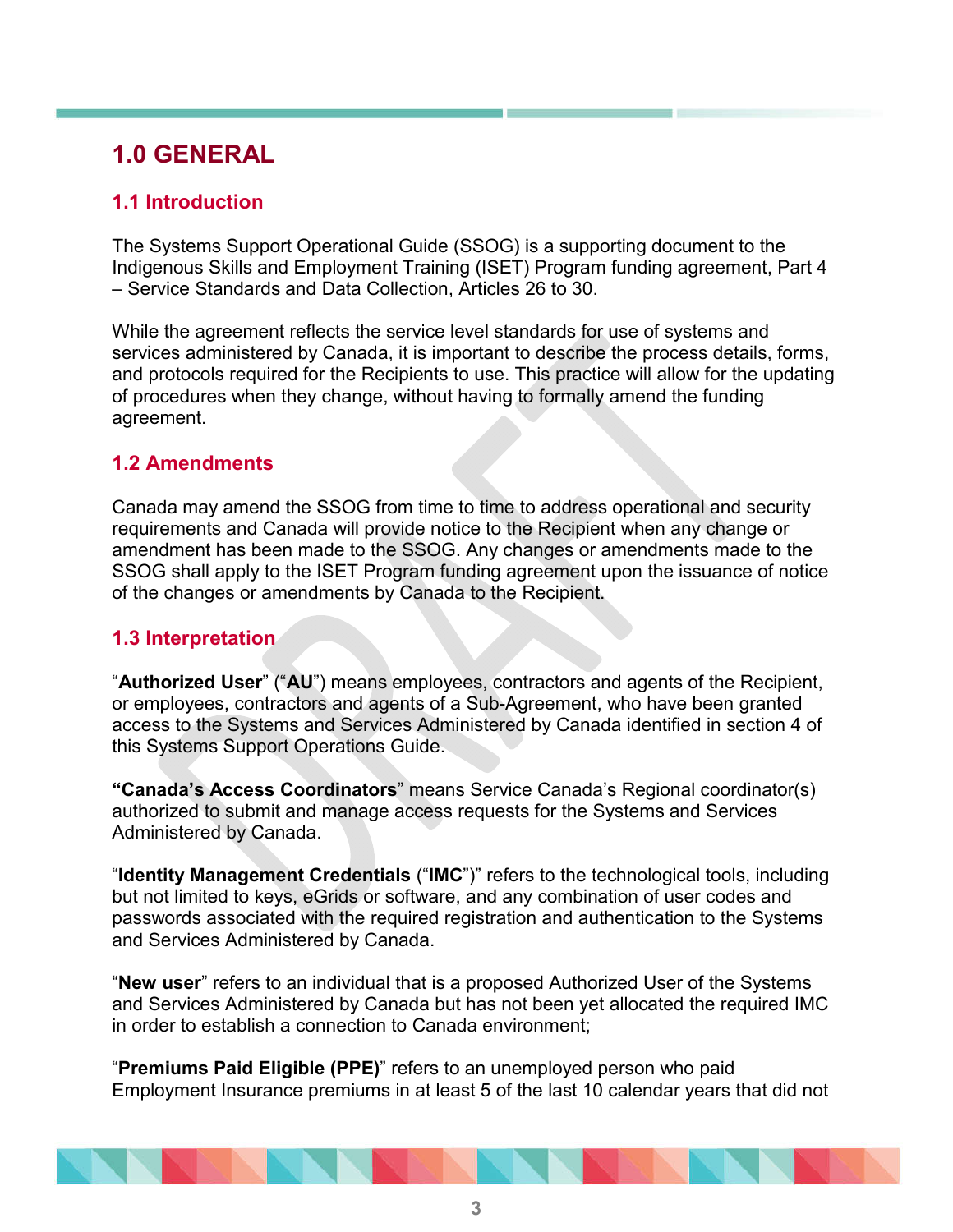entitle the person to a refund (Note: if the person made less than \$2000 income in a year, any EI premiums that they would have paid, would be reimbursed.).

"**Protected B Information**" applies to information or assets that, if compromised, could cause serious injury to an individual, organization or government.

**"Recipient"** means the recipient organization under the ISET Program funding agreement.

"**Recipient Access Coordinator**" refers to the person who will be responsible for liaising with the Authorized Users and the Canada's Access Coordinator on all matters involving access to Systems and Services Administered by Canada.

"**Reliability Status**" is the successful completion of a reliability check for an individual, which provides the appropriate security clearance for regular access to protected Personal Information through the EIBIS/LMDA Access, Secure ASETS and Secure Data Gateway.

"**Sub-agreement**" means an agreement between the Recipient and an organization other than the Recipient, under which the Recipient further distributes the funds received under this Agreement, and delegates all or part of their responsibilities relating to the delivery of the eligible activities under this Agreement.

"**Systems and Services Administered by Canada**" refers to the systems and services identified in section 4 of the Systems Support Operations Guide.

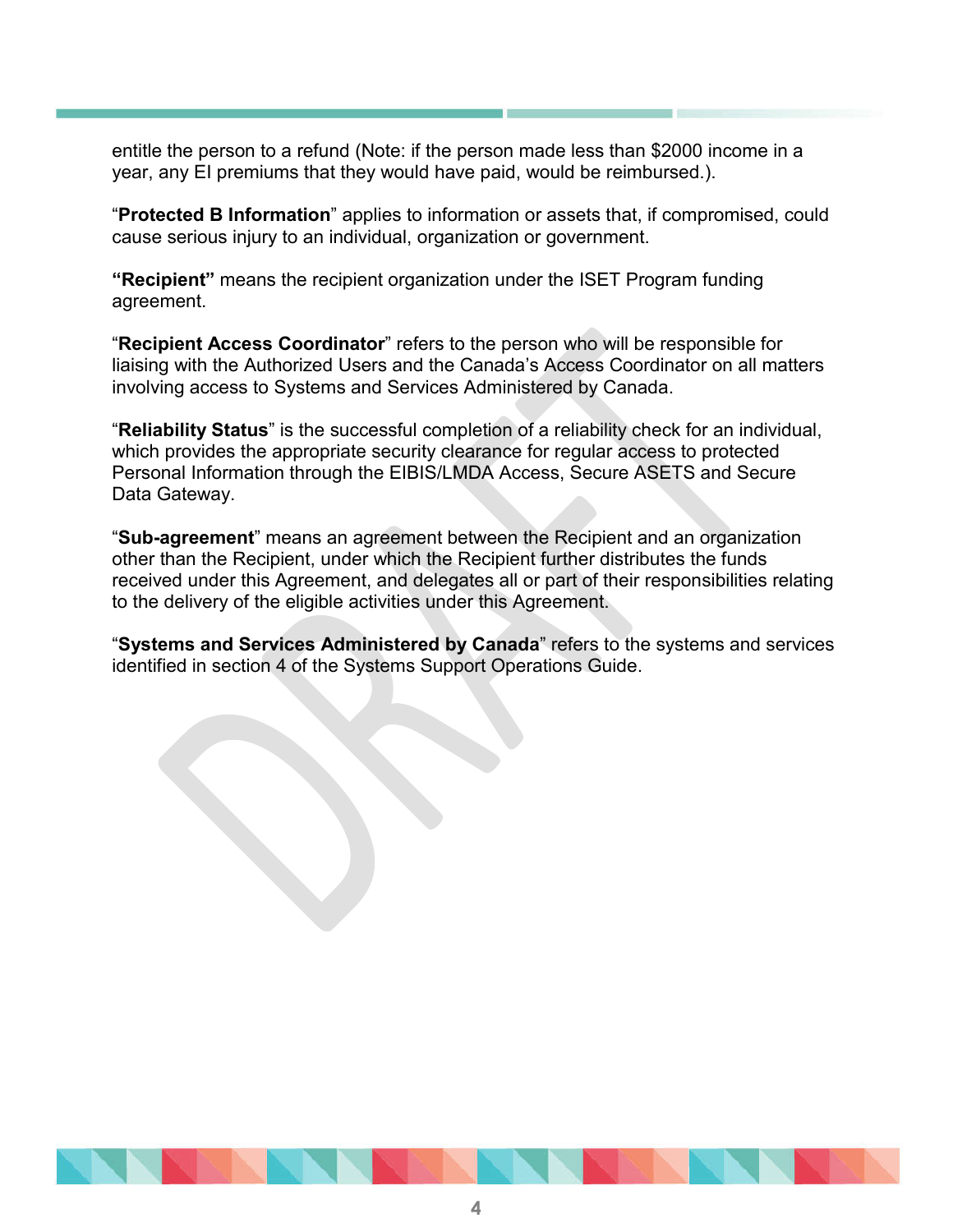## **2.0 ROLES AND RESPONSABILITIES**

### **2.1 Canada is responsible for:**

 establishing a secure network connectivity (encrypted) between Canada and the Recipient and between Canada and any Sub-Agreement identified by the Recipient, that allows for access to the Systems and Services Administered by Canada.

## **2.2 The Recipient is responsible for:**

- managing, supporting and maintaining its own technological environment including its network, routers, and workstations;
- ensuring that all Personal Information in the care and control of the Recipient or a Sub-Agreement is protected from misuse and unauthorized access, disclosure, modification, disposal or destruction at all times;
- appointing a Recipient Access Coordinator who will be responsible for liaising with Authorized Users (AUs), employees, agents and contractors of the Recipient and any Sub-Agreement and communicating with Canada's Access Coordinator on all matters involving access to Systems and Services Administered by Canada;
- ensuring that AUs are advised of and abide by their obligations, roles and responsibilities and use Personal Information only for the purposes of sharing under the Agreement, including:
	- $\circ$  ensuring that the identification and authorization information of a new user or an AU collected in support of the application for accessing Systems and Services Administered by Canada is true, valid, accurate and complete, and that the Canada's Access Coordinator is immediately advised if any of that information changes or is no longer valid or accurate;
	- o safeguarding all IMC passwords, eGrids, or other security tools and taking all reasonable and necessary measures to prevent the loss, disclosure, modification or unauthorized use of their IMC, and immediately advising the Canada's Access Coordinator with full details when any of the situations set out above occur;
	- o ensuring that AUs are accessing the Systems and Services Administered by Canada only by using the IMCs allocated to them and only for the purposes for which they were granted; and
- providing any necessary training and technical support to AUs, including any AUs of a Sub-Agreement.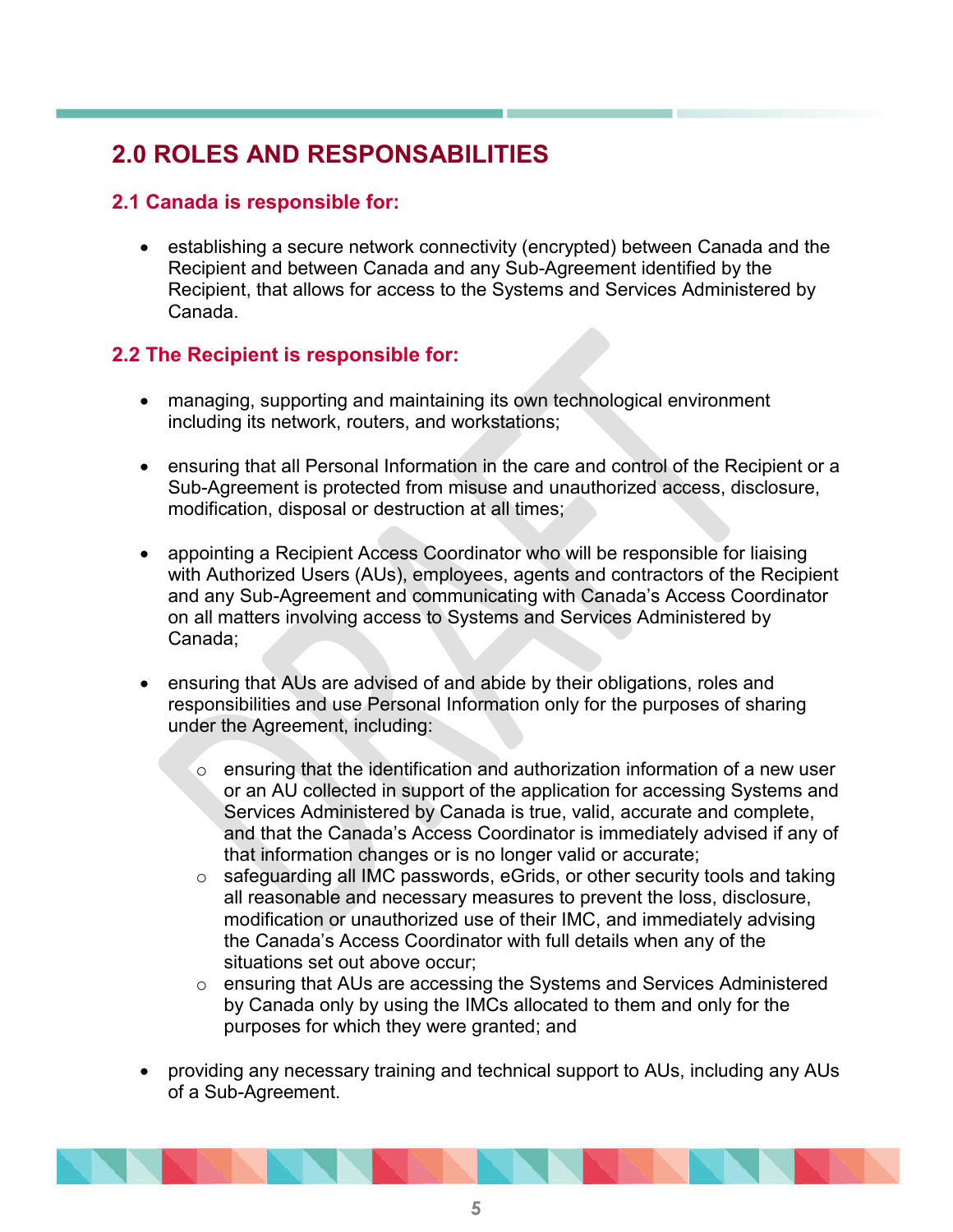## **3.0 SECURITY REQUIREMENTS AND SYSTEMS ACCESS MANAGEMENT**

- The Recipient acknowledges and agrees that access to Systems and Services Administered by Canada is governed by Canada's Treasury Board Secretariat's *Policy on Government Security* and its *Policy on Departmental Information Technology Security Management*, as amended from time to time*.*
- To be granted access to the Systems and Services Administered by Canada listed in section 4 of the SSOG, all new users must undergo a personnel security screening process and obtain a valid Reliability Status.
- Canada has discretion to refuse a personnel security screening of any new user provided by the Recipient.
- Canada will perform the required security screening process for new users and existing AUs who require access to all Systems and Services Administered by Canada and this, for the duration of the present ISET Program funding agreement.
- All requests for the issuance, modification, suspension, or cancellation of the IMC, shall be submitted, processed and managed in accordance with the SSOG and the security policies applicable to the ISET Program funding agreement.

### **3.1 Reliability Status**

Reliability status screening and validation are pre-requisites to being granted access to Canada's systems, and is to be performed by Canada when a new user needs to have access to the Systems and Services Administered by Canada.

Canada's Access Coordinator will provide the Recipient's new user the Personal Screening Consent and Authorization (PSCA) form. The new user will mail the completed form to the Canada's Access Coordinator in a double sealed envelope as required for the secure transport of Protected B information. The Canada's Regional Access Coordinator and Regional Security Office will initiate the screening process.

When the screening process is confirmed successful, the Canada's Access Coordinator will submit the Online Access Request form, completed by the Recipients new user, for processing, to the National Access Coordinator. Once the access request has been completed, the AU will receive an email confirmation from Canada.

If it happens that a Recipient's new user fails to obtain the appropriate reliability status, the Canada's Access Coordinator will immediately inform the Recipient's Access Coordinator that the specific user would not be granted access to Canada's systems.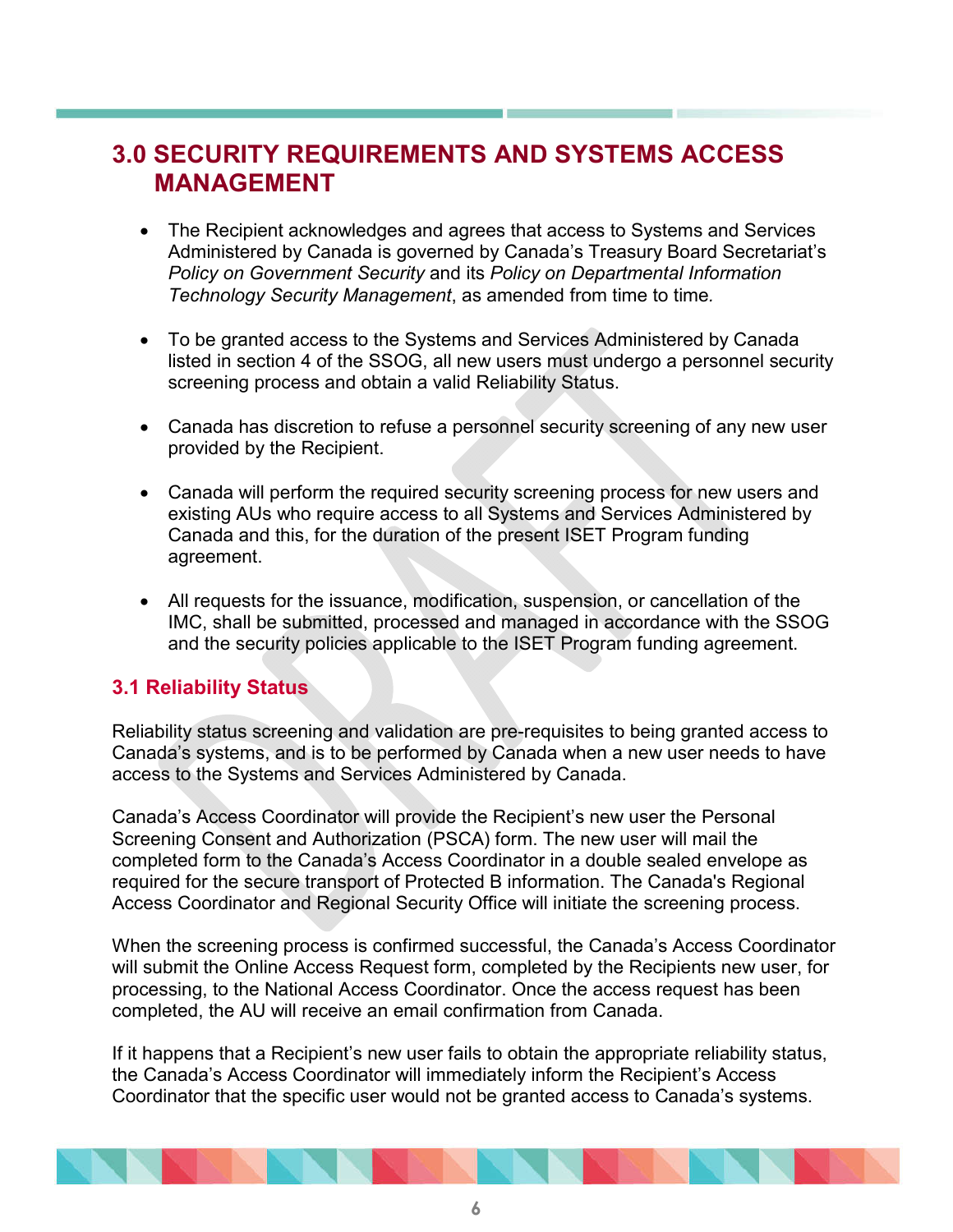## **3.2 Systems Access Management**

Recipient Access Coordinator (with confirmed reliability status) will submit a formal request for access by completing the Online Access Request Form as provided by the Canada's Access Coordinator.

The Recipient Access Coordinator will send by e-mail the form to the Canada's Access Coordinator and the Canada's Regional Access Coordinator will follow the internal process for the account creation.

All requests for the AU access modifications should be submitted through the Canada's Access Coordinator. The following list describes the various access management options:

- Add new applications to be granted access to;
- Remove access to specific applications;
- Deactivate / Reactivate user code;
- Password resets:
- Change in the AU's identification information (name, email address etc).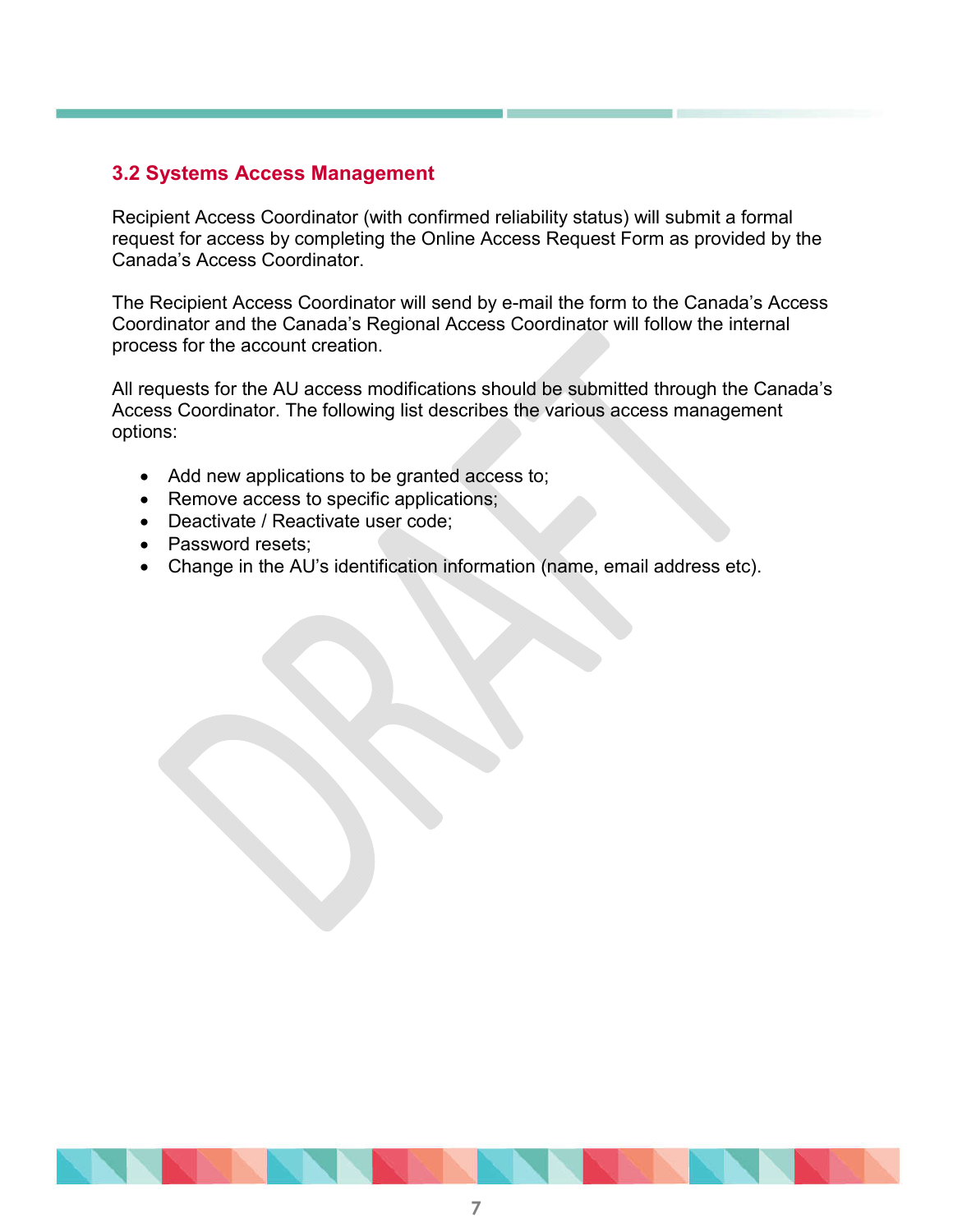## **4.0 SYSTEMS AND SERVICES ADMINISTERED BY CANADA**

## **4.1 Systems and Services**

Canada will provide the Recipient and any Sub-Agreement identified by the Recipient with access to the following suite of systems and services for the purpose of exchanging Personal Information in accordance with Part 4 of the ISET Program funding agreement:

- (a) Employment Insurance Benefits Information System (EIBIS) / Labour Market Development Agreement (LMDA Access);
- (b) Secure ASETS;
- (c) Data Gateway.
- (d) Secure Data Gateway (two-way documents transfer);
- (e) ASETS website.

### **4.2 Computer Configuration Requirements**

- Any recent version of a major browser with Secure Sockets Layer (SSL) support.
- All the necessary ports must be opened: 443, 80 (TCP only) outbound on the enterprise firewall and PC firewall (if any).
- Pop up blocker must be configured to allow pop ups from srv100.services.gc.ca.
- The browser used might need to be configured to prevent the use of the same window to launch shortcuts in some cases. This can be done by deactivating the "Reuse windows for launching shortcuts" option from the parameters of your browser (please refer to the instructions related to the browser selected if required). This will prevent the applications from opening on the same page as AppGate which would automatically close the AppGate session and consequently prevent the availability of the applications.
- The Internet connection method is used to support the communication of data between Canada and the Recipient. Internet is a public access network which shares bandwidth with the general public (ie. on the World Wide Web). Although transmission of Protected B personal information is secured (via encryption tools) when obtaining such via Canada's applications, no Protected B information should be exchanged via unencrypted emails between Canada and the Recipient.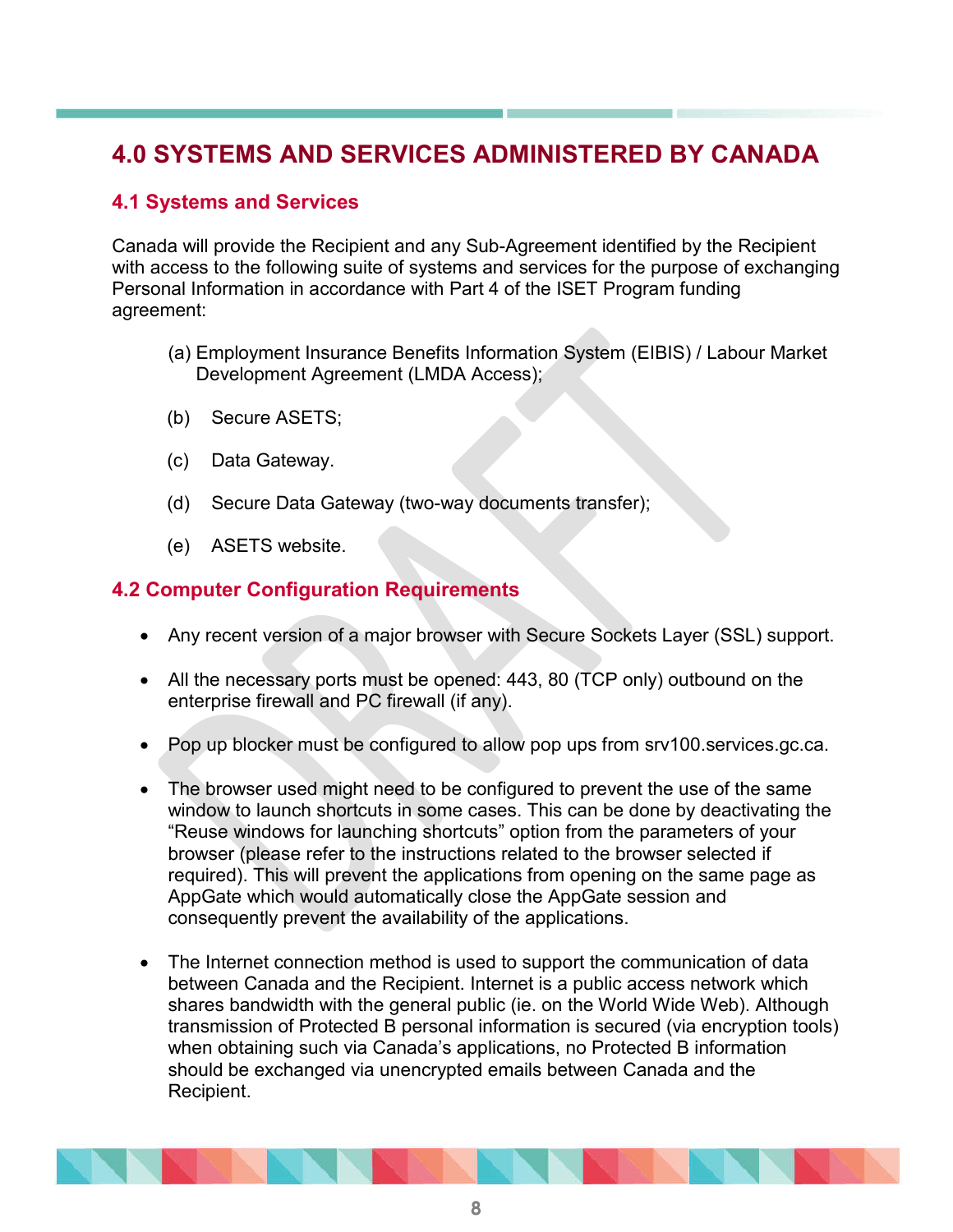## **4.3 Access Requirements to Systems administered by Canada**

The Identity Management Credentials are used by Canada to manage the identification and authentication of the AU's accessing Canada's network infrastructure. Regardless of technology used, the purpose is to allow the systems to uniquely identify the user to Canada's infrastructure. The current, supported technology/solution in use will be detailed further in this document**.**

### **4.3.1 Accessing the Secure Canada Network via AppGate (Radius)**

The AppGate service will allow for AUs located outside Canada's network to access pre-defined applications located inside the Canada network, by using a supported authentication method (also provided by Canada). This access ensures Protected B information is securely managed between the user's computer and Canada's network.

#### **Who can access AppGate (Radius)?**

All AUs requiring access to EIBIS/LMDA Access, Secure ASETS and/or Secure Data Gateway will use AppGate to connect to the Canada network.

#### **How will the user access AppGate (Radius)?**

AppGate is accessed using a supported authentication method, such as the eGrid (provided by Canada). These eGrids are used to identify people and resources over networks such as the Internet.

Once AppGate has authenticated the AU on the Canada network, AppGate roles control what the AU has access to. AppGate roles are pre-defined according to the applications required to be accessed by the AU, and are created during the time the AU's access is established.

#### **Troubleshooting**

Refer to Section 5.1 Procedure for reporting problems/Incidents for more information.

## **4.3.2 EIBIS/LMDA Access – Employment Insurance Verification**

EIBIS/LMDA Access is a Canada web application that allows AUs to verify Employment Insurance (EI) information and eligibility of a claimant.

The use of this information is two-fold:

- 1) Verify whether the client has:
	- a. an active EI claim in progress, or has had a claim in the last 3-5 years (i.e. former claimant); or
	- b. is eligible under the Premiums Paid Eligibility (PPE) criteria; or
	- c. is has an active Provincial/Territorial parental benefits / Quebec Parental Insurance Plan (i.e. specials benefits: maternity or parental)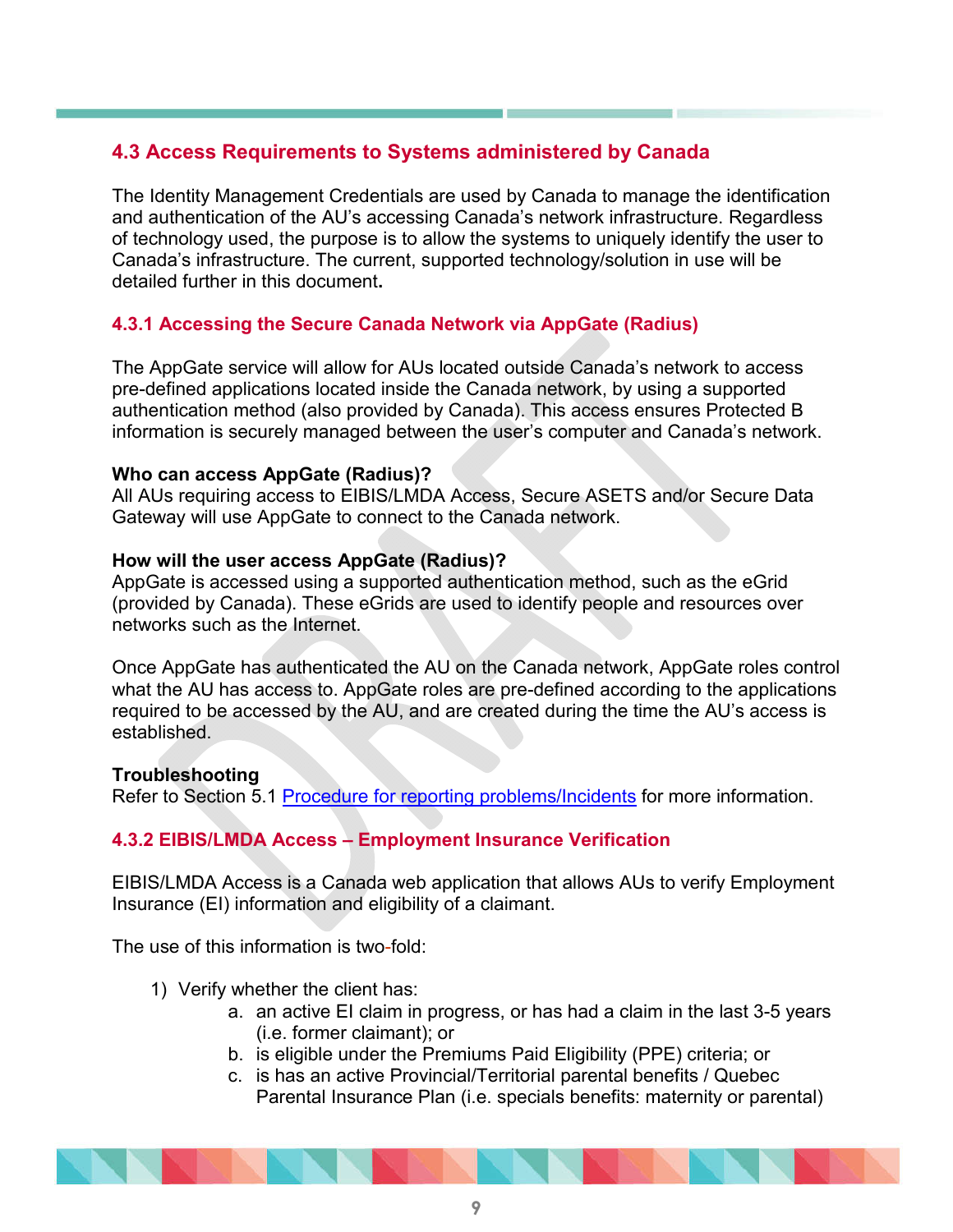and if so, is entitled to Recipient's EI Part II funded programs and assist Recipient's organizations in determining the nature and level of financial assistance for an active EI claimant eligible for or entitled to assistance under the provincial programs.

2) AUs can use the EIBIS/LMDA Access to submit Section 25 Authorization (S25A) referrals, approving a client to be on training while continuing to receive EI Part I benefits. This is important in order to avoid any disruption in client benefits or pay while participating on Recipients' training program.

#### **Who can access EIBIS/LMDA Access?**

All AUs can access EIBIS/LMDA Access after they login in with AppGate, and some of the AUs will also have access to the Section 25 Authorization functionality within the EIBIS/LMDA Access application.

#### **How will the user access the EIBIS/LMDA Access?**

AUs will first login to AppGate using their eGrid to be authenticated on the Canada network. Once verified by AppGate, the user will be taken directly to the Canada application they have been granted access to, as determined by the AppGate role associated to their access credentials. AUs having access to more than one Canada application will be directed to a screen where they can select the application they wish to access at that time.

AUs will be issued a unique username and a password. The Recipients Access Coordinators will be responsible for notifying their Canada's Access Coordinator of any changes in capability requirements, deletions, additions, etc. of those user accounts, according to procedures in Section 3.2 of this document.

#### **Troubleshooting**

The EIBIS/LMDA Access application contains a Help section which provides basic troubleshooting tips should users experience errors while navigating the application.

For all other issue, refer to the Procedure for reporting problems/Incidents within Section 5.1.

#### **4.4.3 Secure ASETS**

Secure ASETS is a secure Canada website where the AUs can access the Social Insurance Number (SIN) level data to help reconcile their organization results against departmental results. The SIN level data provided on the website allows AUs to identify exactly which client files did not meet the Canada business calculation rules (one result per year, per client, per program; 24-week rule and 12-week / 25% rule).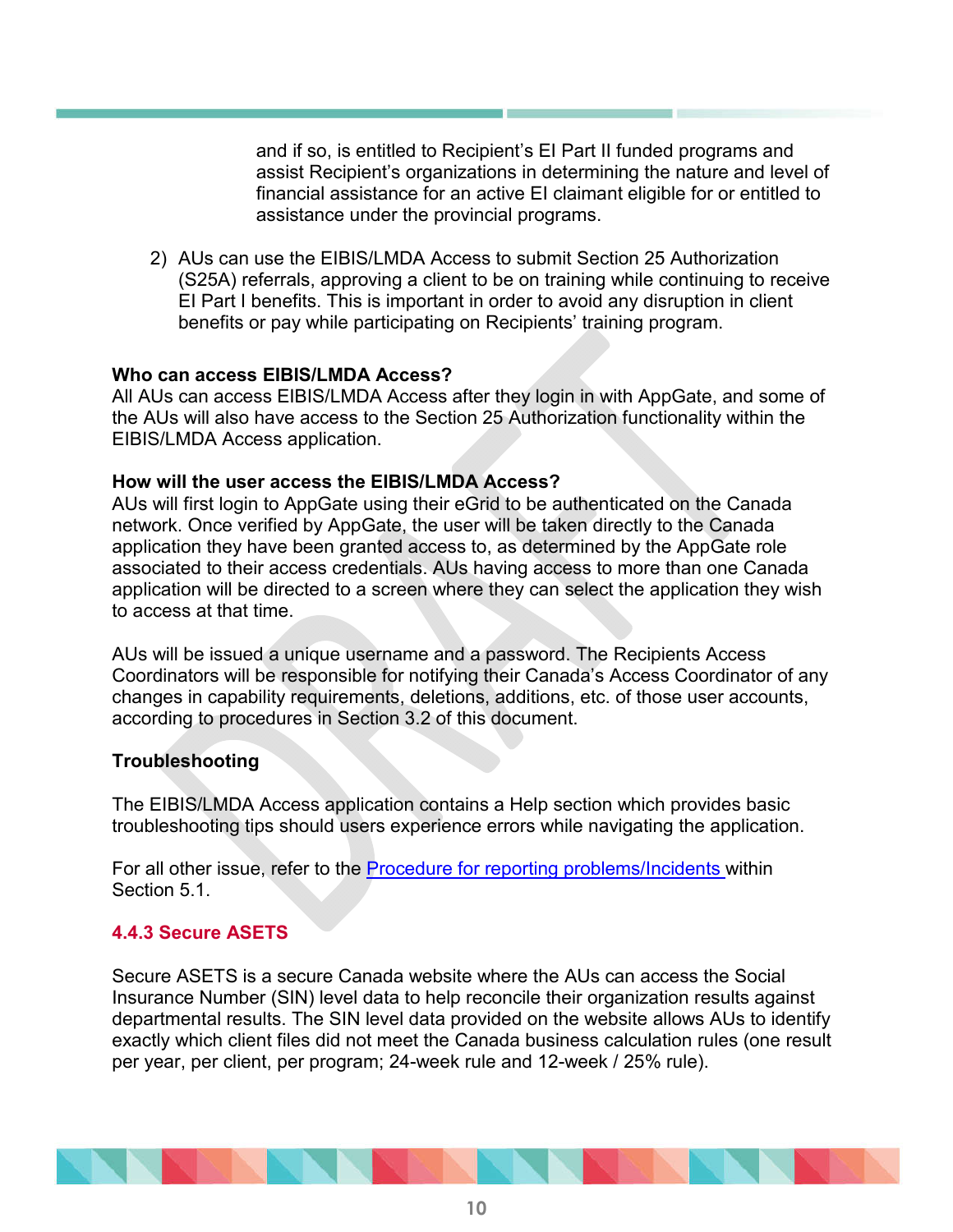In identifying which client results were rejected for not meeting a particular business rule, only the SIN and the Action Plan Start Date are provided. With this information, the AUs can go into their organization's case management system, identify the client record, review the information and make any modification, if required.

#### **Who can access the Secure ASETS?**

All AUs can access Secure ASETS after they login in with AppGate.

#### **How will the user access the Secure ASETS?**

The AU will be issued a unique user code and password to access the Secure ASETS website. The AU also needs to have a username and password for the ASETS Members website, as Secure ASETS uses the information from this website to identify which results the AU can access.

AUs will first login to AppGate using their eGrid to be authenticated on the Canada network. Once verified by AppGate, the user will be taken directly to the Canada application they have been granted access to, as determined by the AppGate role associated to their access credentials. AUs having access to more than one Canada application will be directed to a screen where they can select the application they wish to access at that time.

The Recipients Access Coordinators will be responsible for notifying their Canada's Access Coordinator of any changes in capability requirements, deletions, additions, etc. of those user accounts, according to procedures in Section 3.2 of this document.

#### **Troubleshooting**

Refer to Section 5.1 Procedure for reporting problems/Incidents for more information.

#### **4.4.4 Data Gateway**

The Data Gateway is a web-based file transfer service used to upload Recipients' clients information via a predetermined XML file to Canada. Note: the Data Gateway does not show the results of the Recipient.

#### **Who can access the Data Gateway?**

All AUs requiring access as determined by the Recipient's Access Coordinator, and confirmed by one of Canada's Access Coordinator.

#### **How will the user access the Data Gateway?**

AU's require a unique user name and password to access their organization profile on the Data Gateway in order to upload their client's information in an XML format. No login via AppGate is required to access the Data Gateway.

#### **Troubleshooting**

Refer to Section 5.1 Procedure for reporting problems/Incidents for more information.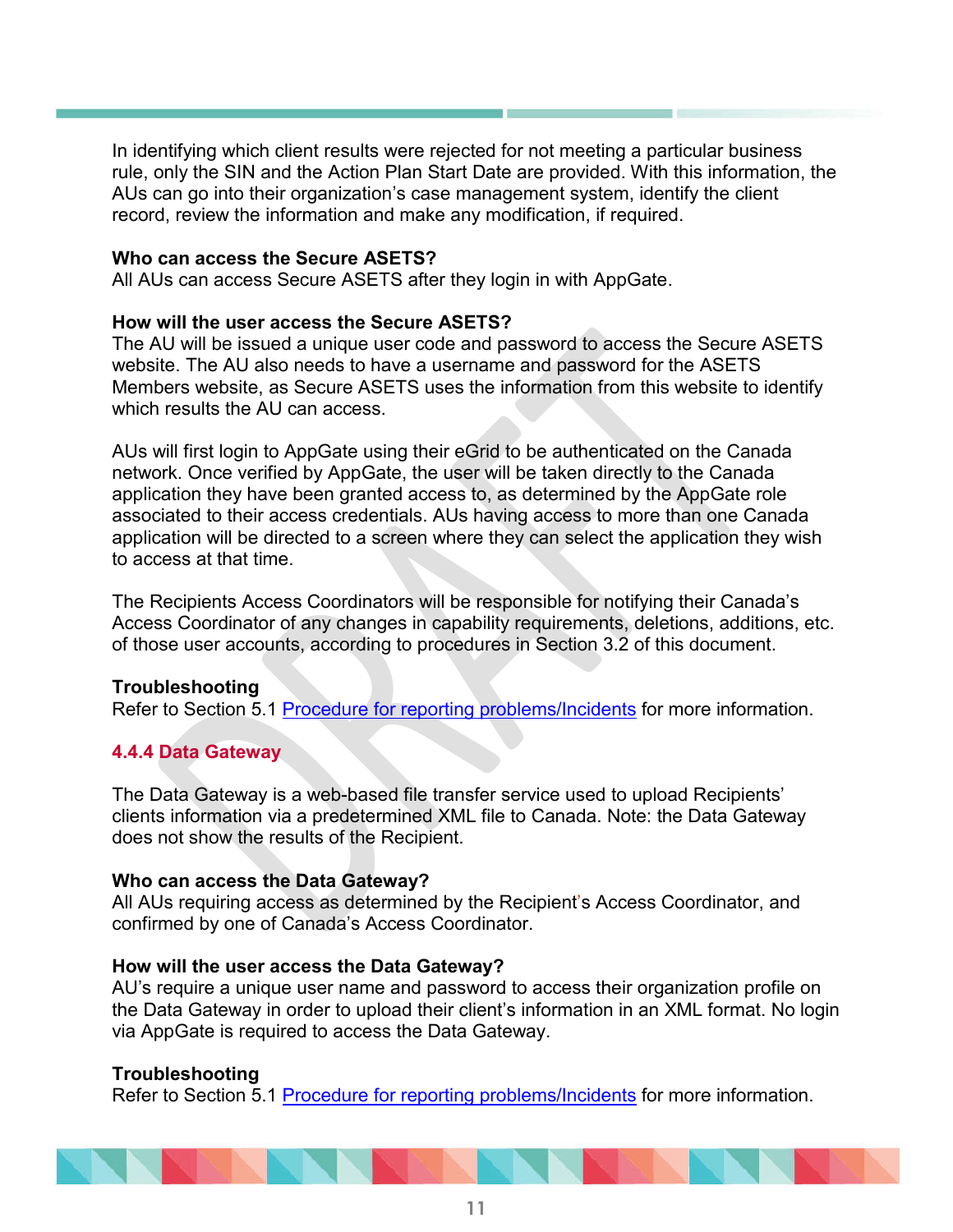#### **4.4.5 Secure Data Gateway**

The Secure Data Gateway is a secured exchange web site, which allows the Recipient to exchange Protected B information (upload-download) with Service Canada.

#### **Who can access the Secure Data Gateway?**

Only the AUs requiring access as determined by the Recipient's Access Coordinator will have access to transfer the EI documentations to the Regional Service Canada Representatives.

#### **How will the user access the Secure Data Gateway?**

Login via AppGate is required to access the Secure Data Gateway.

#### **Troubleshooting**

Refer to Section 5.1 Procedure for reporting problems/Incidents for more information.

#### **4.4.6 ASETS Website**

#### **Definition**

The ASETS Website allows the Recipients and the AUs to consult documents related to the Indigenous programs as well as to view the aggregate reports on the results of their organization.

#### **Who can access the ASETS Website?**

All AUs requiring access as determined by the Recipient's Access Coordinator can have access to the ASETS Website.

#### **How will the user access the ASETS Website?**

A unique user name and a password will be created for each user that will give access to their organization profile and results on the ASETS Website. No login via AppGate is required to access the ASETS Website, as there is no personal information on this website.

#### **Troubleshooting**

Refer to Section 5.1 Procedure for reporting problems/Incidents for more information.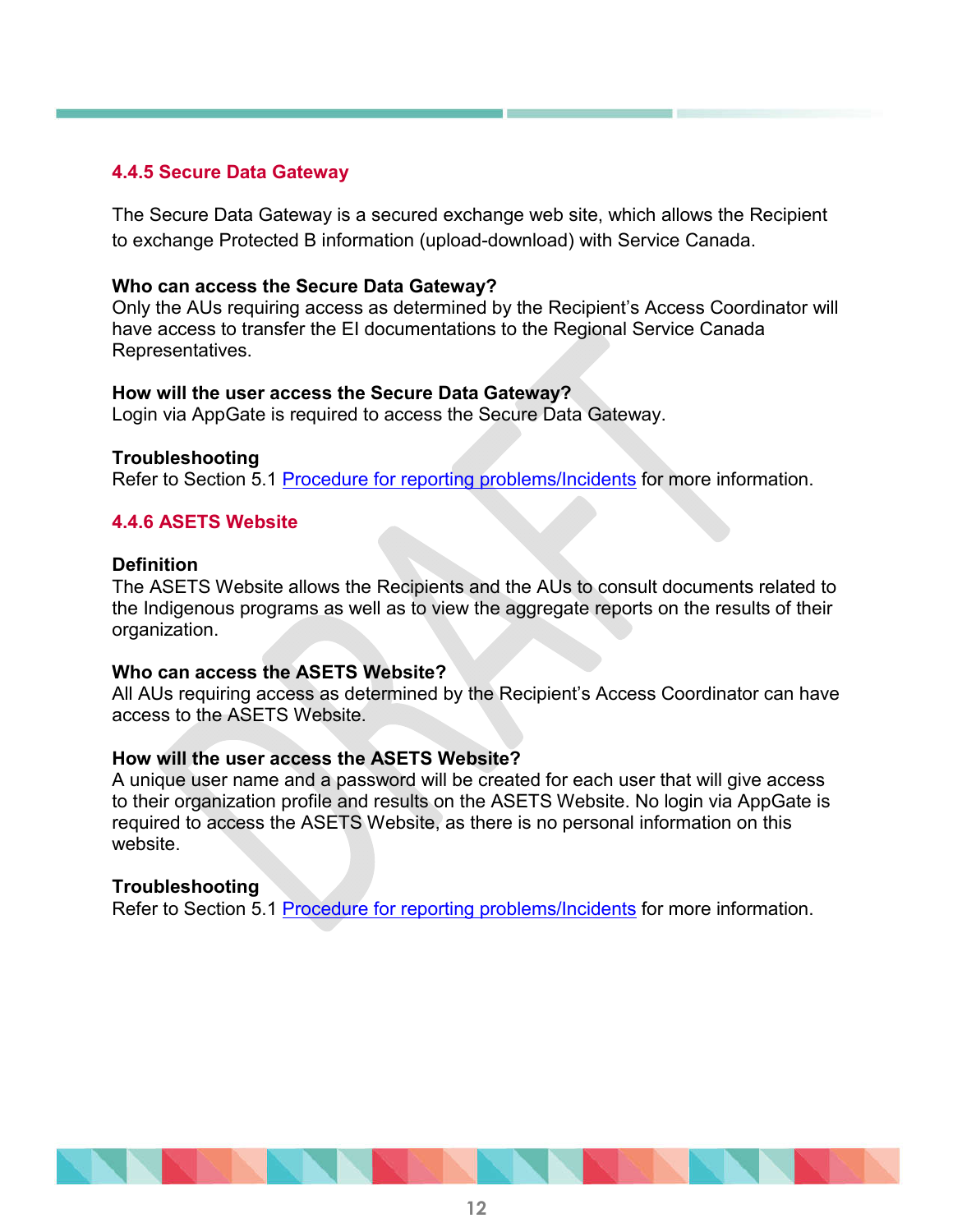## **5.0 PROBLEM MANAGEMENT PROCEDURES**

## **5.1 Procedure for reporting problems/Incidents**

The AU contacts their Recipient Access Coordinator to report the issue and provide as much detail as possible about the issue.

The Recipient Access Coordinator determines if the problem is internal to the Recipient's network or if it is a Canada systems problem.

If the problem is determined to be internal to the Recipient's network, the Recipient Access Coordinator will notify the technical unit in charge to remedy the problem.

If the problem is identified as originating from Systems and Services administered by Canada, the Recipient Access Coordinator will contact the Canada's Access Coordinator and report the issue, providing as much detail as possible to help resolve the problem.

The Canada's Access Coordinator will determine if the issue is business related or IT/systems related. In the case of system's related issues, the appropriate Canada's Access Coordinator will report the incident to the National Access Coordinator while the business related issues will be dealt with within the Service Canada regional business unit.